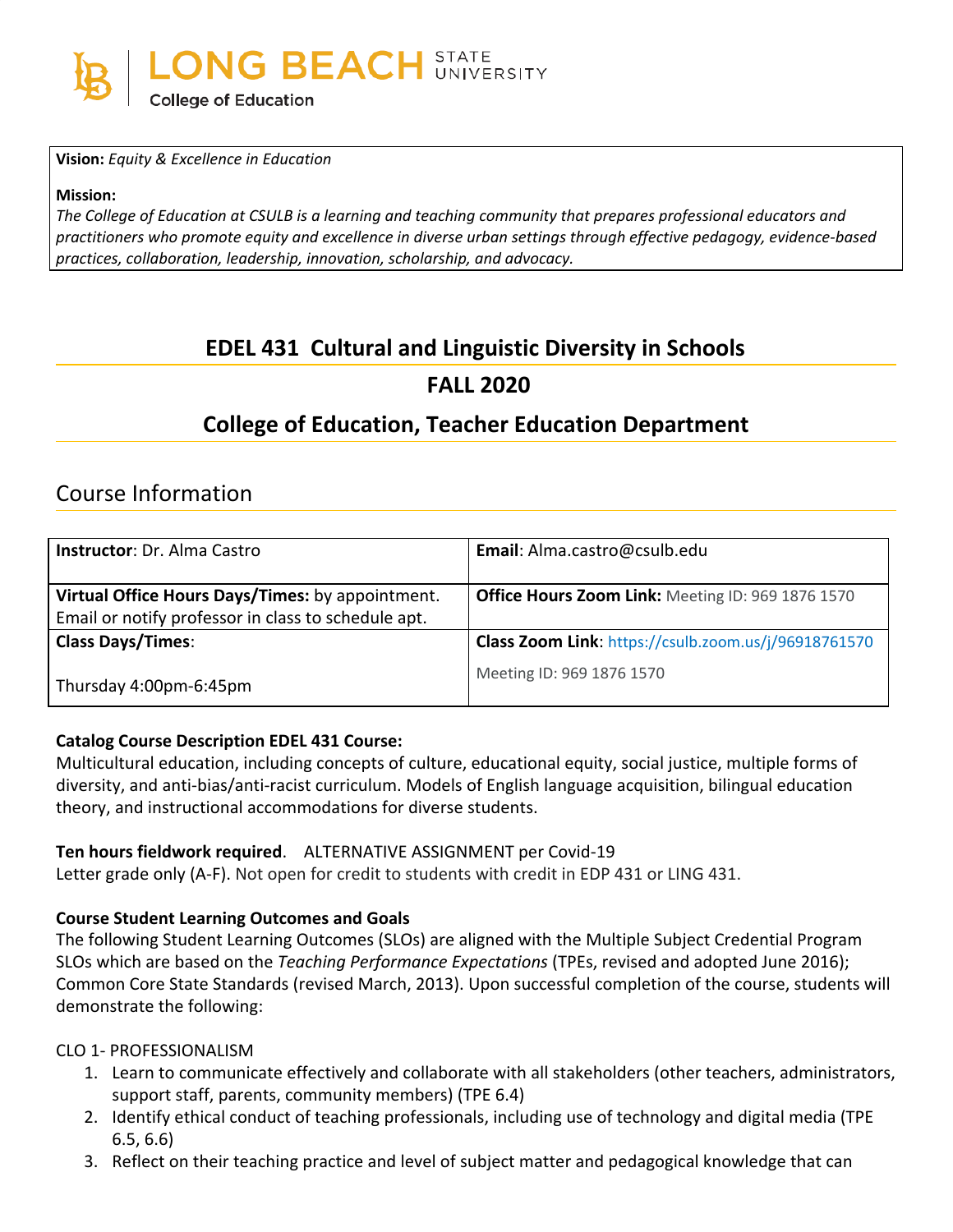improve student learning. (TPE 6.1)

- 4. Demonstrate how and when to communicate effectively with peers and colleagues, and others in the school-community to support teacher and student learning. (TPE 6.4)
- 5. Acknowledge professional responsibility for all aspects of student learning and classroom management, including responsibility for the learning outcomes of all students, along with appropriate concerns and policies regarding the privacy, health, and safety of students and families. Beginning teachers conduct themselves with integrity and model ethical conduct for themselves and others. (TPE 6.5)

## CLO 2- CALIFORNIA'S DIVERSITY

- 1. Critically analyze how the context, structure, and history of public education in California affects and influences state, district, and school governance as well as state and local education finance. (TPE 6.7)
- 2. Identify characteristics of a supportive learning environment for students' first and/or second language acquisition by using research-based instructional approaches, including focused on English Language Development, Specially Designed Academic Instruction in English (SDAIE), scaffolding across content areas, and structured English immersion, and demonstrate an understanding of the difference among students whose only instructional need is to acquire Standard English proficiency, students who may have an identified disability affecting their ability to acquire Standard English proficiency, and students who may have both a need to acquire Standard English proficiency and an identified disability. (TPE 1.6)
- 3. Identify a variety of developmentally and ability-appropriate instructional strategies, resources, and assistive technology, including principles of Universal Design of Learning (UDL) and Multi-Tiered System of Supports (MTSS) to support access to the curriculum for a wide range of learners within the general education classroom and environment. (TPE 1.4)

## CLO 3 - ACCESS and EQUITY

- 1. Recognize their own values and implicit and explicit biases, the ways in which these values and implicit and explicit biases may positively and negatively affect teaching and learning, and work to mitigate any negative impact on the teaching and learning of students. They exhibit positive dispositions of caring, support, acceptance, and fairness toward all students and families, as well as toward their colleagues. (TPE 6.2)
- 2. Promote students' social-emotional growth, development, and individual responsibility using positive interventions and supports, restorative justice, and conflict resolution practices to foster a caring community where each student is treated fairly and respectfully by adults and peers. (TPE 2.1)
- 3. Identify inclusive learning environments that are physically, mentally, intellectually, and emotionally healthy and safe to enable all students to learn, and recognize and appropriately address instances of intolerance and harassment among students, such as bullying, racism, and sexism. (TPE 2.3)
- 4. Know how to access resources to support students, including those who have experienced trauma, homelessness, foster care, incarceration, and/or are medically fragile. (TPE 2.4)
- 5. Recognize clear expectations for positive classroom behavior and for student-to-student and student-to-teacher interactions by communicating classroom routines, procedures, and norms to students and families. (TPE 2.6)

## CLO 4 – PLANNING AND SUPPORTING A FULL RANGE OF LEARNERS

- 1. Identify instruction used to maximize learning opportunities and provide access to the curriculum for all students by removing barriers and providing access through instructional strategies that include (TPE 4.4):
	- a. appropriate use of instructional technology, including assistive technology;
	- b. applying principles of UDL and MTSS;
	- c. use of developmentally, linguistically, and culturally appropriate learning activities, instructional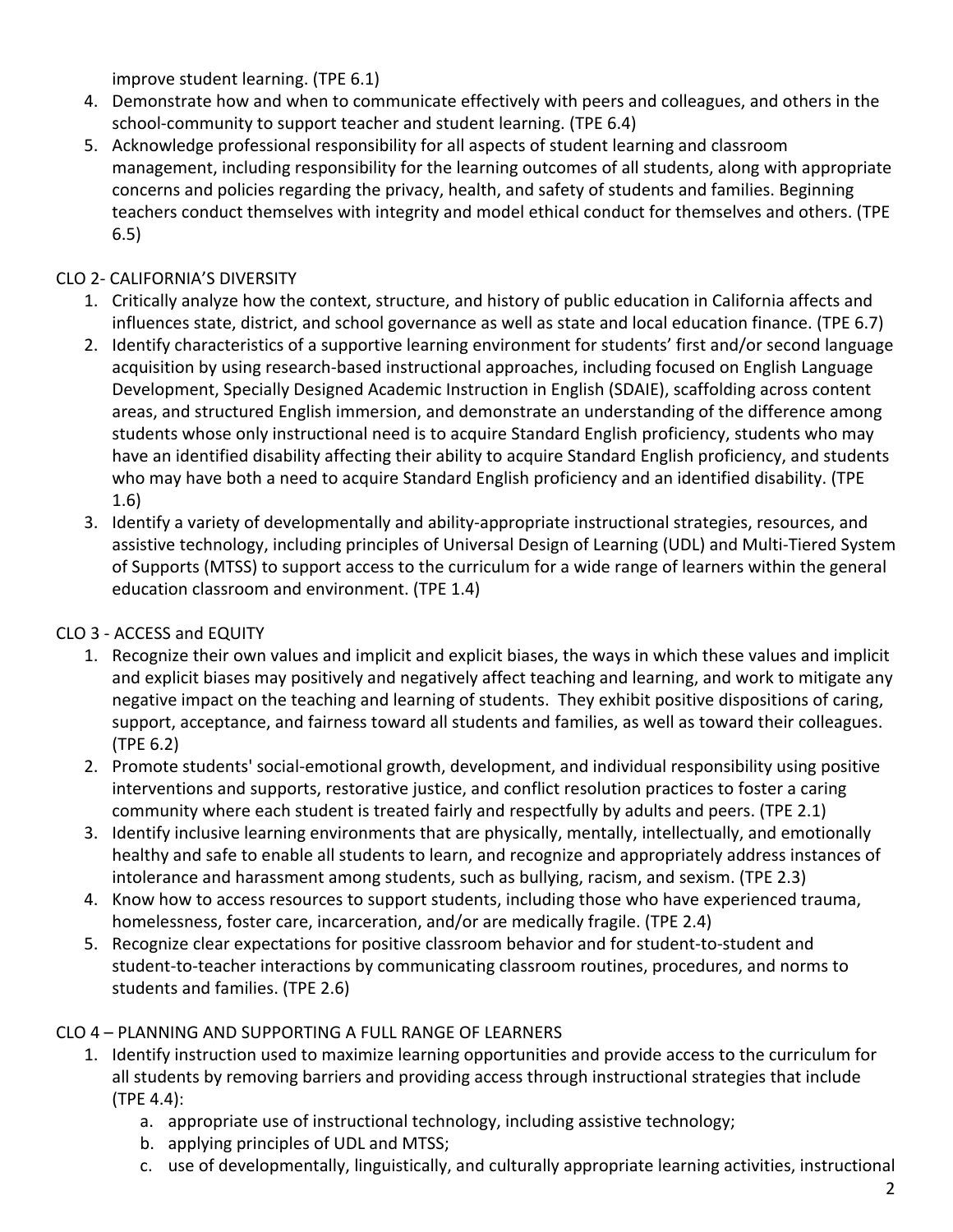materials, and resources for all students, including the full range of English learners;

- d. appropriate modifications for students with disabilities in the general education classroom; opportunities for students to support each other in learning; and use of community resources and services as applicable.
- 2. Access resources for planning and instruction, including the expertise of community and school colleagues through in-person or virtual collaboration, co-teaching, coaching, and/or networking. (TPE 4.6)
- 3. Identify the purposes, characteristics, and appropriate uses of different types of assessments (e.g., diagnostic, informal, formal, progress-monitoring, formative, summative, and performance). (TPE 5.1)
- 4. Explore and identify learning environments (i.e., traditional, blended, and online) that promote productive student learning, encourage positive interactions among students, reflect diversity and multiple perspectives, and are culturally responsive. (TPE 2.2)

### **Required Texts/Course Materials:**

Gollnick, D. & Chinn, P. (2017). *Multicultural education in a pluralistic society* (10<sup>th</sup>ed.). Boston, MA: Pearson (CSULB Bookstore). Students may also purchase a loose leaf student edition or rent an e-copy of Gollnick & Chinn from the CSULB bookstore.

Additional Readings may be provided in class and uploaded on BB contents folder.

### **Mode of Delivery and Technical Requirements**

#### *Course Format*

This course is conducted entirely through Alternative Modes of Instruction, using both synchronous online and asynchronous learning. Students will access the course material and activities on [BeachBoard](https://bbcsulb.desire2learn.com/d2l/home) and are required to participate in synchronous class meetings via [Zoom.](https://csulb.zoom.us/meeting) All students must have access to a computer or other device with Internet functionality to access BeachBoard and Zoom, participate in class activities, and complete assignments. Students must also have access to Internet sufficient to interact in synchronous meetings.

Students who experience unexpected technical issues during a synchronous meeting or with an assignment should email me as soon as possible to let me know. I will work with the student to make up missed work.

To access this course on BeachBoard and [Zoom](https://csulb.zoom.us/meeting), students will need access to the Internet and a supported web browser (Safari, Google Chrome or Firefox). Log in to **[BeachBoard](https://bbcsulb.desire2learn.com/)** with your CSULB Campus ID and BeachID password. Once logged in, you will see the course listed in the My Courses widget; click on the title to access the course. To access Zoom, first [install the latest version](https://zoom.us/download) of the Zoom app on your device. Use the link provided and/or sign in using your CSULB Campus ID and BeachID password via Single Sign On to create or join a Zoom session. If students need technical assistance during the course or would like to report a technical issue with BeachBoard or Zoom, they should contact the [Technology Help Desk.](https://www.csulb.edu/academic-technology-services/academic-technology-resources-for-students)

The university is expected to provide an in-person computer lab in the University Student Union during 2020-21 and the opportunity to borrow laptops and/or wi-fi hotspots, if needed. The university will send communications directly to students regarding accessing these resources.

### **Course Communication**

We will use BeachBoard to make announcements, communicate information, discuss course-related topics, use the discussion board forum and chat options, post supplemental course documents, assignments and corresponding due dates. Written assignments, discussion board posts, and grades are noted and tracked on BeachBoard. Please note: It is the student's responsibility to check BeachBoard a minimum of once per week,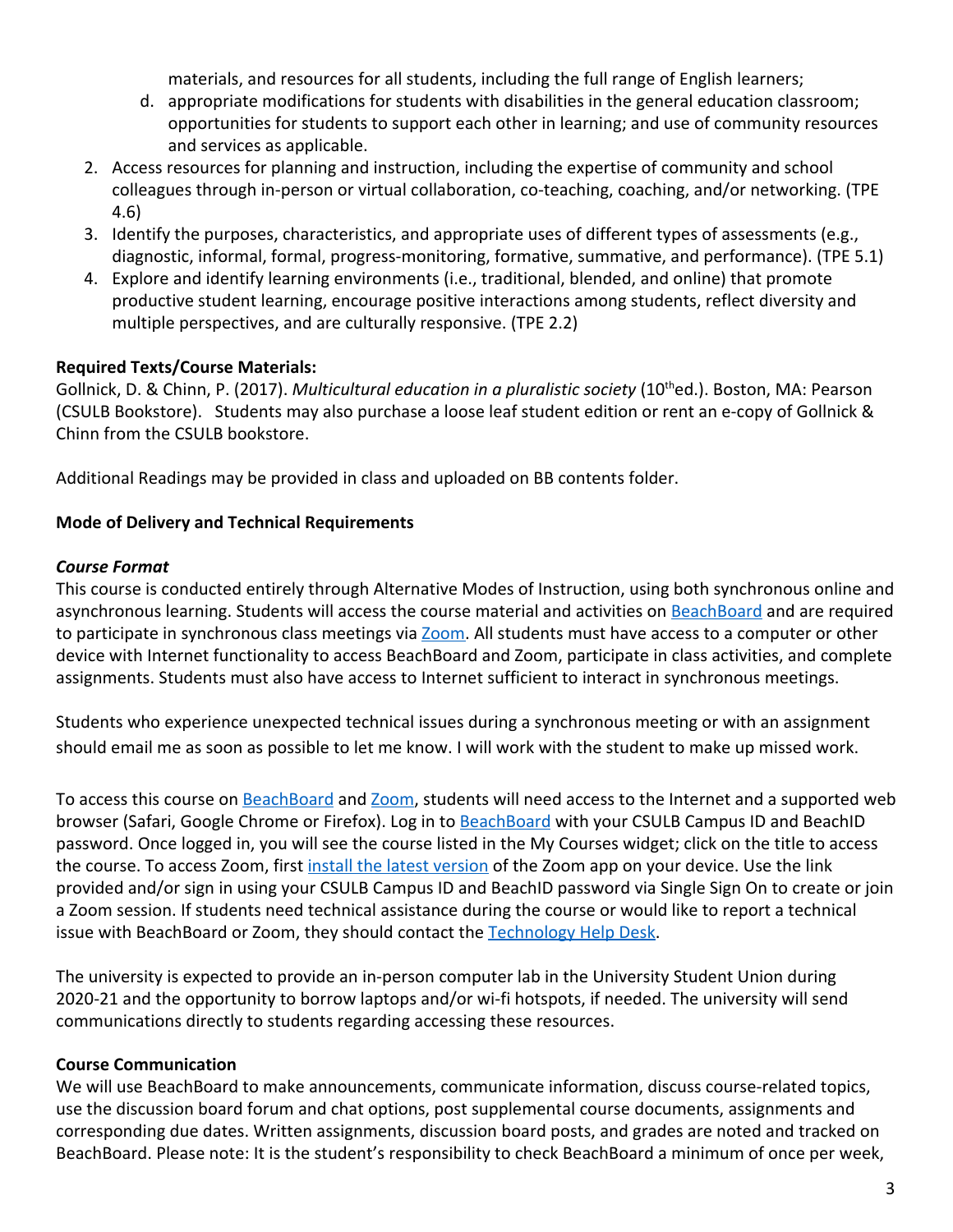as it will contain important information about upcoming class assignments, activities, and other elements of the course. Students should also be sure to check their CSULB email accounts a minimum of once per week to receive important communications about the course from the instructor or other enrolled students.

### **Course Schedule**

| Week           | <b>Topics, Readings and Assignments</b>                                                                                                                                                                                                                                                                                                                   | <b>Due Dates/Deadlines</b> |
|----------------|-----------------------------------------------------------------------------------------------------------------------------------------------------------------------------------------------------------------------------------------------------------------------------------------------------------------------------------------------------------|----------------------------|
| $\mathbf{1}$   | <b>Introduction &amp; Course Overview</b>                                                                                                                                                                                                                                                                                                                 |                            |
| 8/27           | <b>Building Community</b>                                                                                                                                                                                                                                                                                                                                 |                            |
|                |                                                                                                                                                                                                                                                                                                                                                           |                            |
| $\overline{2}$ | Historical Foundations and Philosophical Foundation of US<br><b>Education</b>                                                                                                                                                                                                                                                                             | Due: Who I am Slide        |
| 9/3            |                                                                                                                                                                                                                                                                                                                                                           |                            |
|                | Parkay, W. & Stanford, B. H. (2010). Philosophical Foundations of<br>U.S. Education. In Becoming a teacher (Ch. 4, pp. 107-136). Upper<br>Saddle River, NJ: Merrill Pearson.<br>Parkay, W. & Stanford, B. H. (2010). Historical Foundations of U.S.<br>Education. In Becoming a teacher (Ch. 5, pp. 140-168). Upper<br>Saddle River, NJ: Merrill Pearson. |                            |
| 3              | <b>Diversity Overview &amp; Cultural Competence</b>                                                                                                                                                                                                                                                                                                       |                            |
| 9/10           | Gollnick & Chinn. (2017). Chapter 1 Foundations of Multicultural<br>Education<br>Critical Practices For Anti-Bias Education, 2016 Teaching<br>Tolerance                                                                                                                                                                                                   |                            |
| 4              | Race and ethnicity                                                                                                                                                                                                                                                                                                                                        | Due: Professional Educator |
|                | <b>Gollnick &amp; Chinn.</b> (2017). Chapter 2 Race and Ethnicity                                                                                                                                                                                                                                                                                         | Statement                  |
| 9/17           |                                                                                                                                                                                                                                                                                                                                                           |                            |
|                | Kendi, Ibram X. (2019). How to be an antiracist. (Chapter 5                                                                                                                                                                                                                                                                                               |                            |
|                | Ethnicity. pgs. 56 -68). The New York Times Company.                                                                                                                                                                                                                                                                                                      |                            |
| 5              | Race and ethnicity                                                                                                                                                                                                                                                                                                                                        |                            |
|                |                                                                                                                                                                                                                                                                                                                                                           |                            |
| 9/24           | Kendi, Ibram X. (2019). How to be an antiracist. (Chapter 9 Color.<br>Pgs. 107-122). The New York Times Company.                                                                                                                                                                                                                                          |                            |
|                | Optional resources Enid Lee http://www.enidlee.com/resources                                                                                                                                                                                                                                                                                              |                            |
| 6              | <b>Social Economic Status</b>                                                                                                                                                                                                                                                                                                                             |                            |
| 10/1           | Gollnick & Chinn. (2017). Chapter 3 Class and Socioeconomic<br><b>Status</b>                                                                                                                                                                                                                                                                              |                            |
|                | Blankstein & Pedro Noguera (2016). Excellence Through Equity:                                                                                                                                                                                                                                                                                             |                            |
|                | Five Principles of Courageous Leadership to Guide Achievement                                                                                                                                                                                                                                                                                             |                            |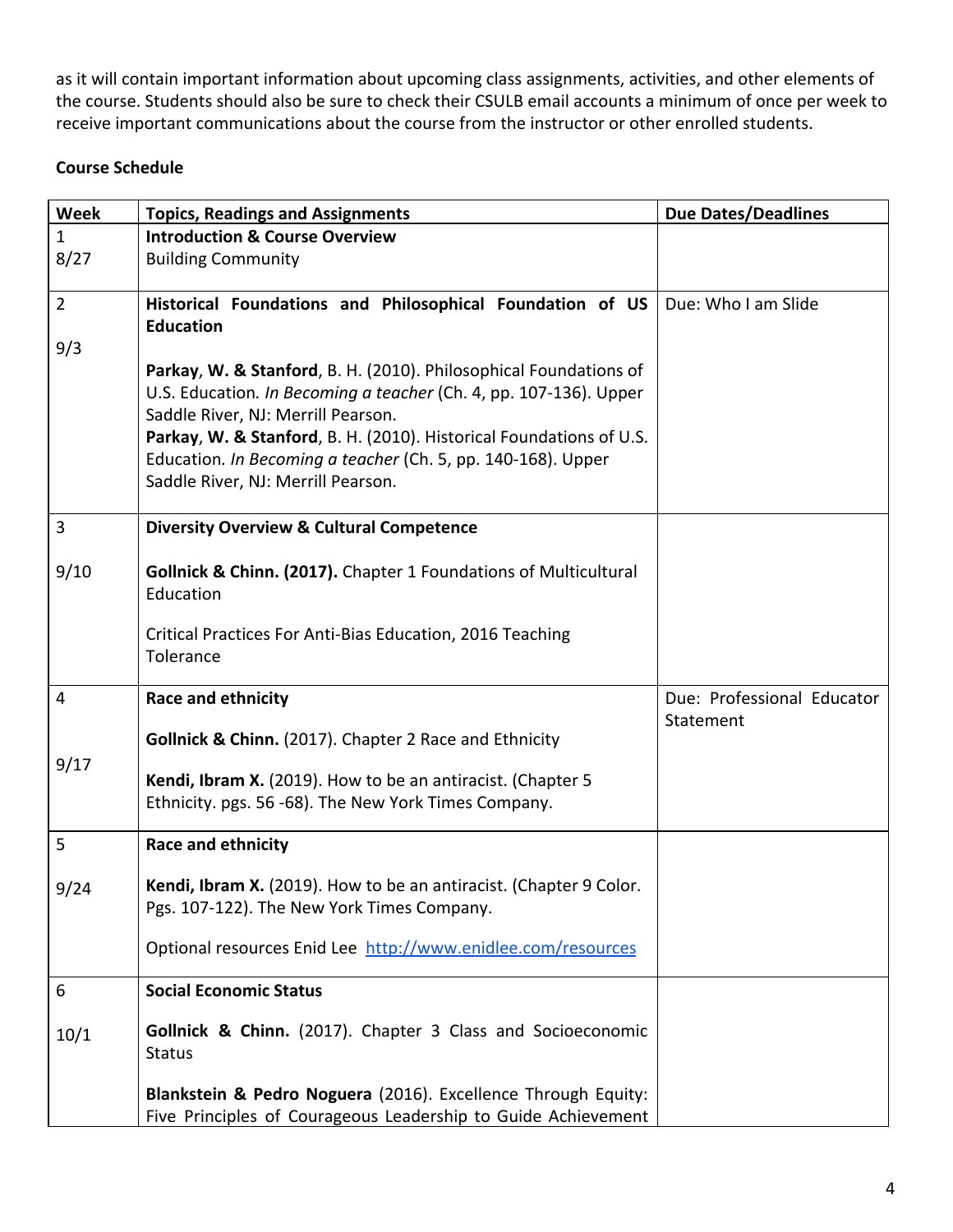|       | for Every Student. Introduction, "Achieving Excellence Through<br>Equity for Every Student" (pgs. 3-30).                                                                                       |                            |
|-------|------------------------------------------------------------------------------------------------------------------------------------------------------------------------------------------------|----------------------------|
| 7     | Language, ELD Standard, Dual Language Immersion                                                                                                                                                | Due: Education in the News |
|       | Gollnick & Chinn. (2017). Chapter 7 Language                                                                                                                                                   |                            |
| 10/8  | Gandara & Hopkins (2010). Chapter 1. The Changing Landscape<br>of the United States.                                                                                                           |                            |
|       | <b>Olsen, L.</b> (2010). Reparable Harm: Fulfilling the unkept promise of<br>educational opportunity for California's long term English<br>learners.                                           |                            |
| 8     | <b>Culturally Responsive Pedagogy</b>                                                                                                                                                          |                            |
| 10/15 | Gay, G. (2000). Pedagogical potential of cultural responsiveness.<br>In Culturally responsive teaching: Theory, research and practice<br>(Ch. 2, pp. 22-46). New York: Teachers College Press. |                            |
|       | Gollnick & Chinn. (2017). Chapter 11 Education<br>That is<br>Multicultural                                                                                                                     |                            |
|       | Additional Reading provided in class.                                                                                                                                                          |                            |
| 9     | <b>Gender and Sexual Orientation</b>                                                                                                                                                           |                            |
| 10/22 | <b>Gollnick &amp; Chinn.</b> (2017). Chapter 4 Gender and Chapter 5 Sexual<br>Orientation                                                                                                      |                            |
|       | Optional Readings provided in class.                                                                                                                                                           |                            |
| 10    | <b>Exceptionality</b>                                                                                                                                                                          |                            |
|       | Gollnick & Chinn. (2017). Chapter 6 Exceptionality                                                                                                                                             |                            |
| 10/29 | David Bateman & Fred Bateman. (2014) .A Principal's Guide to<br>Special Education. "What Do Special Education Teachers Want<br>and Need From their Principals?" (Chapter 10 pgs. 153-160).     |                            |
| 11    | REMEMBER TO VOTE!! Activate your voice & motivate others!                                                                                                                                      | Due: Theory to Practice    |
| 11/5  | Time to work on group and paper and<br>Education in the news assignment                                                                                                                        |                            |
| 12    | Childhood<br>Emotional<br>Learning and Adverse<br><b>Social</b><br>and<br><b>Experiences (ACE)</b>                                                                                             |                            |
| 11/12 | Positive Behavior Intervention Support                                                                                                                                                         |                            |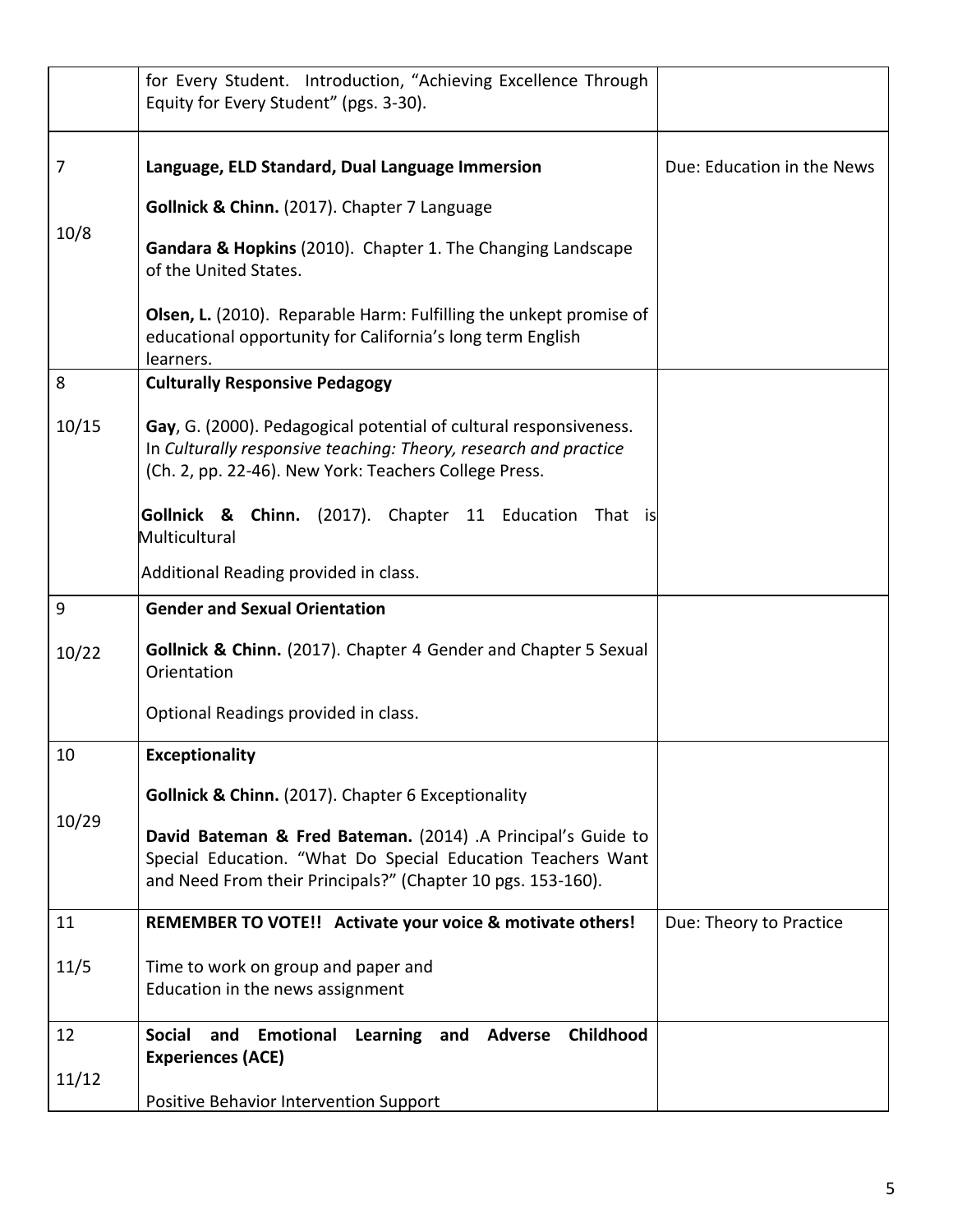|             | American Educator Journal (Winter 2015-2016). Special issue:<br>School discipline. Read Skiba & Losen, pp 4-11 and read Ashley,<br>pp 13-16. http://www.aft.org/ae/winter2015-2016 |                             |
|-------------|------------------------------------------------------------------------------------------------------------------------------------------------------------------------------------|-----------------------------|
|             |                                                                                                                                                                                    |                             |
|             | Additional reading provided in class.                                                                                                                                              |                             |
| 13          | <b>Culturally Responsive Pedagogy</b>                                                                                                                                              | Due: Alternative Assignment |
| 11/19       | Lindsey, Graham, Westphal, Jew. (2007). Culturally Proficient<br>Inquiry by Chapter: The tools of Cultural Proficiency. pgs. 19-29                                                 |                             |
|             |                                                                                                                                                                                    |                             |
|             | Additional Reading provided in class.                                                                                                                                              |                             |
|             | Time for groups to work on final paper                                                                                                                                             |                             |
| 14          | <b>Building Partnerships with Diverse Families and Communities</b>                                                                                                                 |                             |
|             |                                                                                                                                                                                    |                             |
|             | Taylor, L. & Whittaker, C. (2009). Building Partnerships with                                                                                                                      |                             |
| 12/3        | Diverse Families and Communities. In Bridging multiple worlds:                                                                                                                     |                             |
|             | Case studies of diverse educational communities 2) (Ch. 3, pp.                                                                                                                     |                             |
|             | 46-65). Boston, MA: Allyn & Bacon.                                                                                                                                                 |                             |
|             |                                                                                                                                                                                    |                             |
|             | Hornby, G. (2011). Parental involvement in childhood education:                                                                                                                    |                             |
|             | Building effective school-family partnerships. New York, NY:                                                                                                                       |                             |
|             | Springer. Chapter 7 Skills for effective parent involvement, 99-120                                                                                                                |                             |
| 15          | <b>Youth culture &amp; Multicultural Education</b>                                                                                                                                 | Due:Annotated               |
|             |                                                                                                                                                                                    | Bibliography                |
| 12/10       | Gollnick & Chinn. (2017). Chapter 10 The Youth Culture                                                                                                                             |                             |
|             | *Celebrate the semester                                                                                                                                                            |                             |
|             | Time to work on group projects                                                                                                                                                     |                             |
| 16<br>12/17 | <b>Finals Week</b>                                                                                                                                                                 |                             |

# Course Evaluation Components and Grading

### **Evaluation Components**

All assignments are evaluated for clarity, coherence, grammar, spelling, and format. All papers must be posted in BeachBoard by the due date. All papers are reviewed by Turnitin, which is part of BeachBoard.

### **1. Weekly Class Participation & Discussions**

Students participate in weekly class discussions and activities during synchronous and asynchronous sessions. Discussion Board posts and Chat Room discussions are evaluated. The assignment is worth 10 points.

### **2. Who Am I? Identity - Slide**

To get to know each other a little better, each of you will share some things about yourself with the class. You place the information on a powerpoint slide, which is located in BB. The information should include:

A picture that includes yourself Full Name: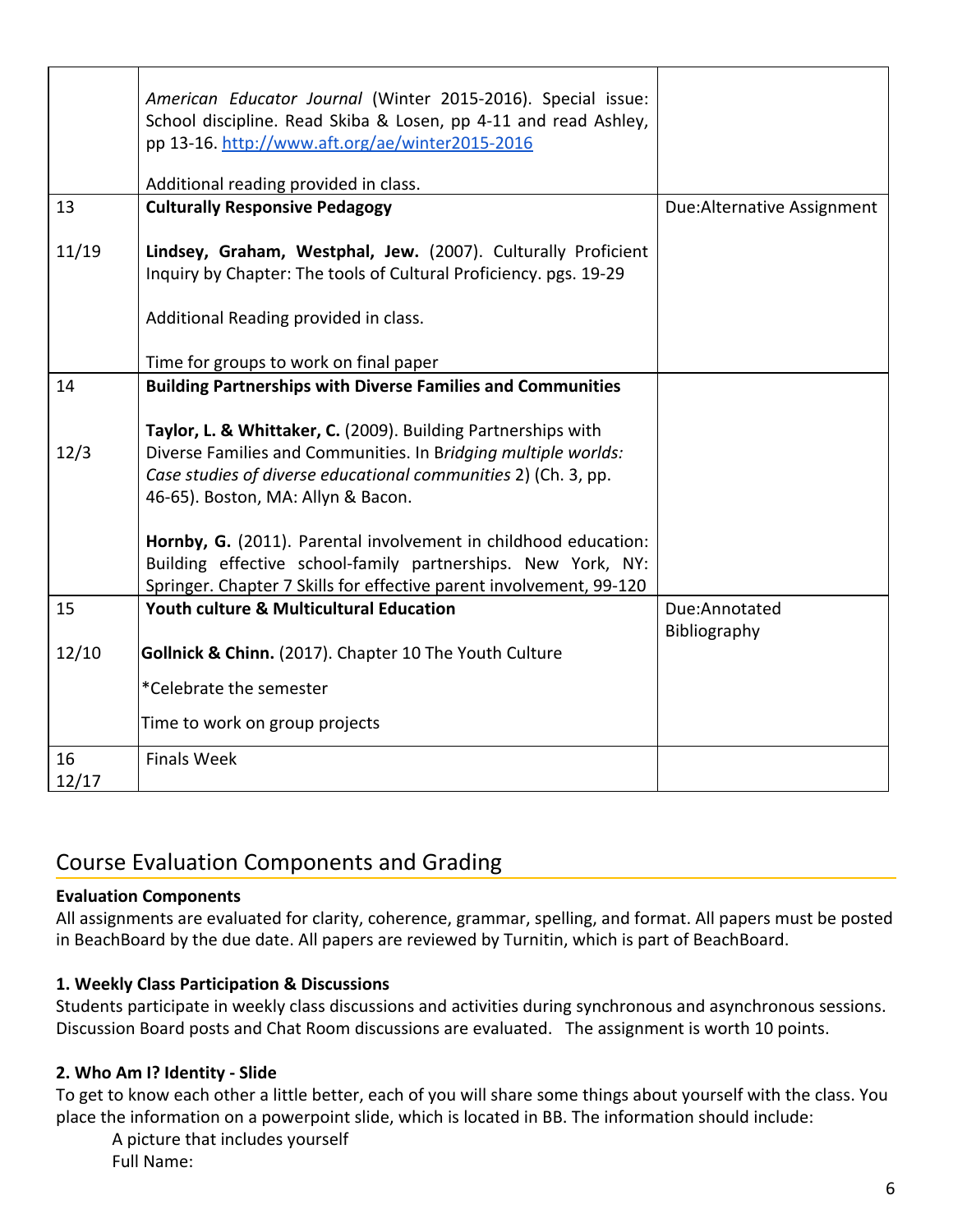What is the meaning of your name? What is your ethnic or cultural background? Share a memorable family tradition. How does your identity shape who you want to become as a teacher? What do you want your peers to know about you? Anything else you want to share about yourself.

The first slide offers instructions for what to include on your slide. Then pick the first available slide to tell us about you. You will share your story during class. You do not have to complete your slide by August 27<sup>th</sup>, but be prepared to share and respond to the prompts. The assignment is worth 5 points.

### **3. Professional Educator Statement**

Students write a philosophy statement. The intent of this assignment is to encourage reflection on your authentic self by sharing about your personal identity, educational philosophy, experiences, strengths, goals, and aspirations. Students also discuss how they will create an inclusive learning environment. This reflective assignment is to encourage you to develop as an educator and may help prepare you better in grounding the work that you will engage in during this semester. A more detailed description of the assignment requirements is located on BeachBoard. The assignment is worth 15 points.

### **4. Education in the News**

Students analyze the depiction of public education in the media. Find a recent (within the past year) article regarding public education (local or national) that interests you. It must make reference to income and/or ethnicity. The article must be from a paid, edited source (AP, UPI, NPR). No blogs or opinion pieces. You must also find a peer reviewed article referencing the same topic. The assignment is worth 10 points.

### **5. Theory to Practice School Resource**

Students analyze the services and resources available for a school serving children with limited resources and with low performance scores. Upon your analysis of the school's SARC or other School data, reflect on the data and identify academic or social gaps. You will need to identify a community service and/or resource that may fill a school gap and help improve student achievement (use explicit SARC data to find a gap). A more detailed description of the assignment requirements is located on BeachBoard. The assignment is worth 20 points.

### **6. Alternative Assignment**

A minimum of 10 hours of clinical practice (aka fieldwork) is required by the Commission on Teacher Credentialing (CTC) to earn credit for this course. Due to the COVID-19 pandemic, K-12 schools have been closed until further notice. As a CTC-approved alternative assignment, you will be watching **10** video lessons and include an annotated bibliography for all video lessons. The length of time of each video varies, depending on the grade level and subject matter. The MSCP credential is K-8; you may also use video lessons from middle school grade levels. The assignment is worth 20 points.

7. A**nnotated bibliography** provides a short paragraph with a description and critique of each of the video sources making connections to CRP. Provide specific examples of video and CRP. A more detailed description of the assignment will be provided in class. The assignment is worth 20 points.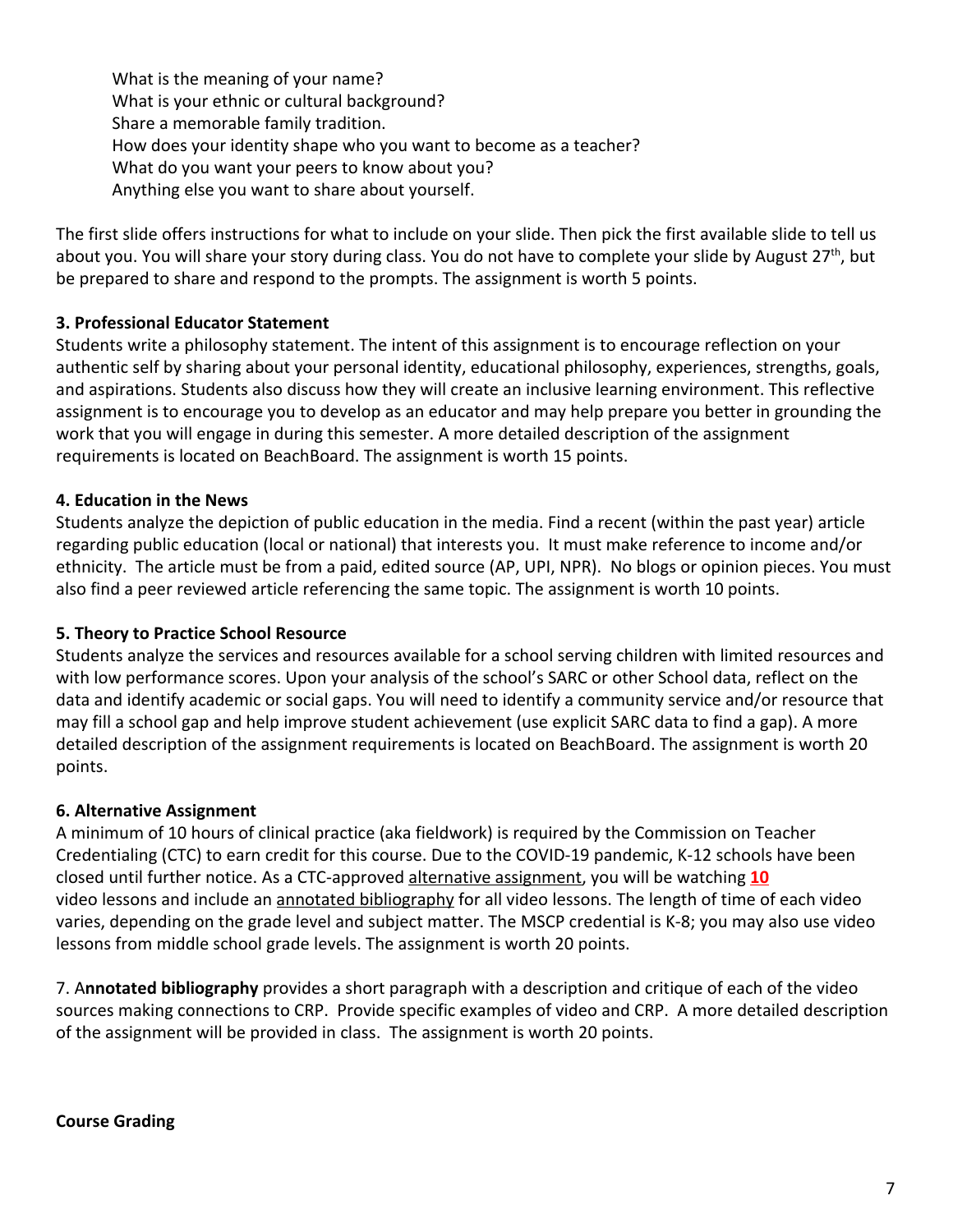| <b>Grading Scale</b>              |               |  |  |
|-----------------------------------|---------------|--|--|
| <b>Letter Grade</b><br>Percentage |               |  |  |
|                                   | 90-100%       |  |  |
| В                                 | 80-89%        |  |  |
|                                   | 70-79%        |  |  |
|                                   | 60-69%        |  |  |
|                                   | 59% and below |  |  |

| <b>Evaluation Component</b>                    | <b>Points</b> | Due date |
|------------------------------------------------|---------------|----------|
| Assignment 1 Participation & Discussion        | 10            | ongoing  |
|                                                |               |          |
| Assignment 2 "Who am I" - Google Slide         | 5             | 9/3      |
| Assignment 3 Professional Educator Statement   | 15            | 9/17     |
| Assignment 4 Education in the News             | 10            | 10/8     |
| Assignment 5 Theory to Practice                | 20            | 11/5     |
| Assignment 6 Alternative Assignment (10 hours) | 20            | 11/19    |
| Assignment 7 Annotated Bibliography            | 20            | 12/10    |
| <b>Total</b>                                   | 100%          |          |

## Course Policies

### **Attendance and Participation**

Attendance (e.g., being present and visible for all synchronous class sessions) and active participation are essential to your success in this class. Students are expected to arrive on time and stay for the entire synchronous class session. Asynchronous participation in BeachBoard discussions is also required.

Some topics may be controversial and insight intense emotions. Professional conduct is expected. Professional conduct is characterized as (1) communication that is respectful of all members of the class, (2) communication that is tolerant of the views of each member of the class, and (3) communication that allows all class members to be heard with equity.

All students are expected to thoroughly read required assignments prior to the class for which they are assigned. Students are expected to (1) participate regularly in class discussion and online discussion on assigned readings and in open discussion; (2) engage in constructive critical dialogue; and (3) participate in small group discussions.

Participation in class discussions and online discussion are factored as 10% your grade and will be monitored both through attendance at Zoom sessions and through entries in the online discussion board and chat via BeachBoard. Non-participation in either synchronous or asynchronous aspects of the course will negatively impact your grade.

### **Late Work/Make-up Policy**

Ten percent of the project's total points will be deducted for papers submitted within 24 hours after the due date, and an additional 1 point will be deducted for every day after, including weekends and holidays. All